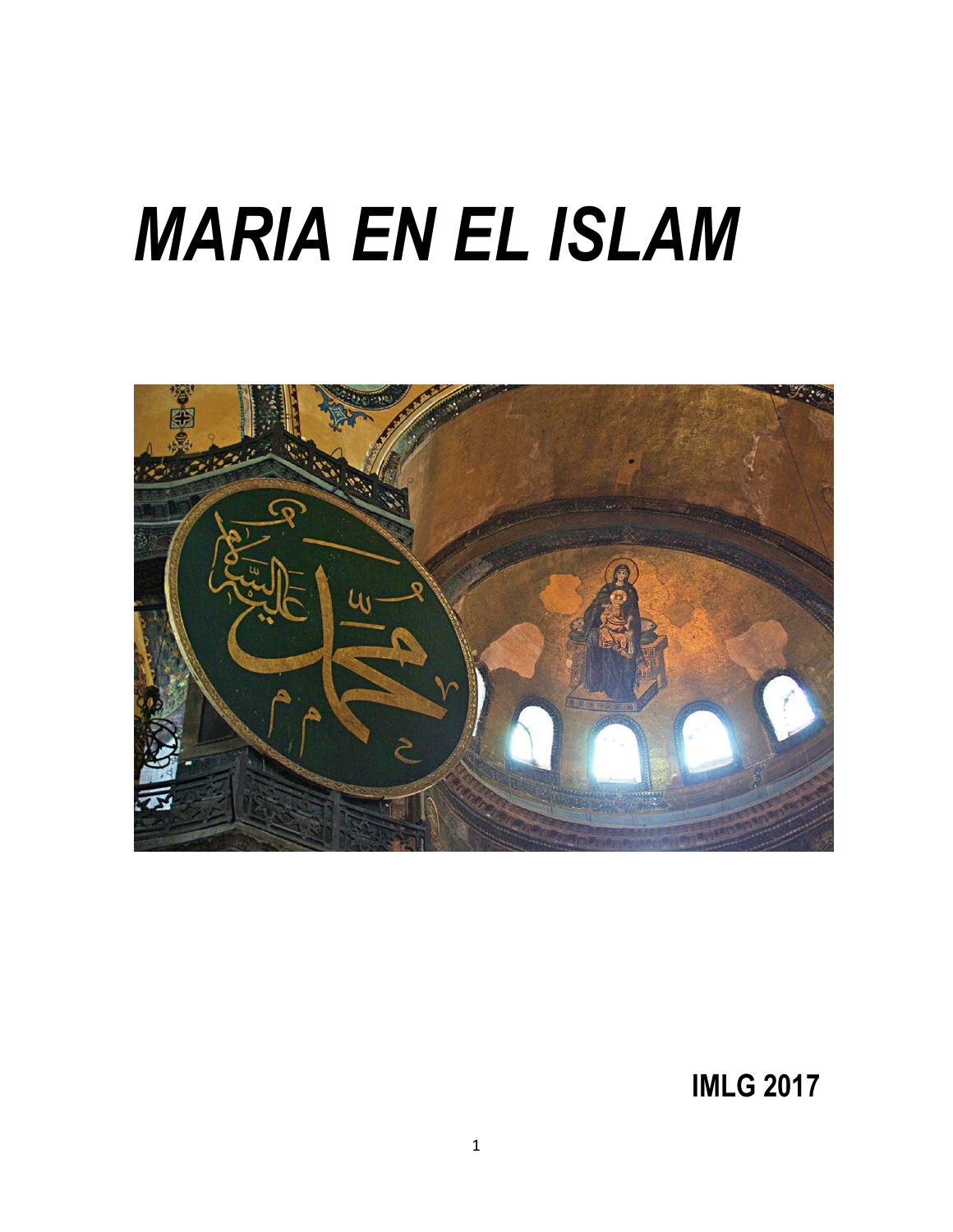**http://gulfnews.com/news/uae/culture/mary-jesus-mother-is-new-name-for-uae-mosque-1.2043544**

## **'MARY, JESUS' MOTHER' IS NEW NAME FOR UAE MOSQUE**

Mohammad Bin Zayed orders name change to 'consolidate bonds of humanity between followers of different religions'



Shaikh Mohammad Bin Zayed mosque on airport road in Abu DhabiImage Credit: Abdul Rahman / Gulf News

[‹›](http://gulfnews.com/news/uae/culture/mary-jesus-mother-is-new-name-for-uae-mosque-1.2043544) Published: 14:54 June 14, 2017 [Paul Crompton, Staff Reporter](http://gulfnews.com/writers/paul-crompton)

 $\bullet$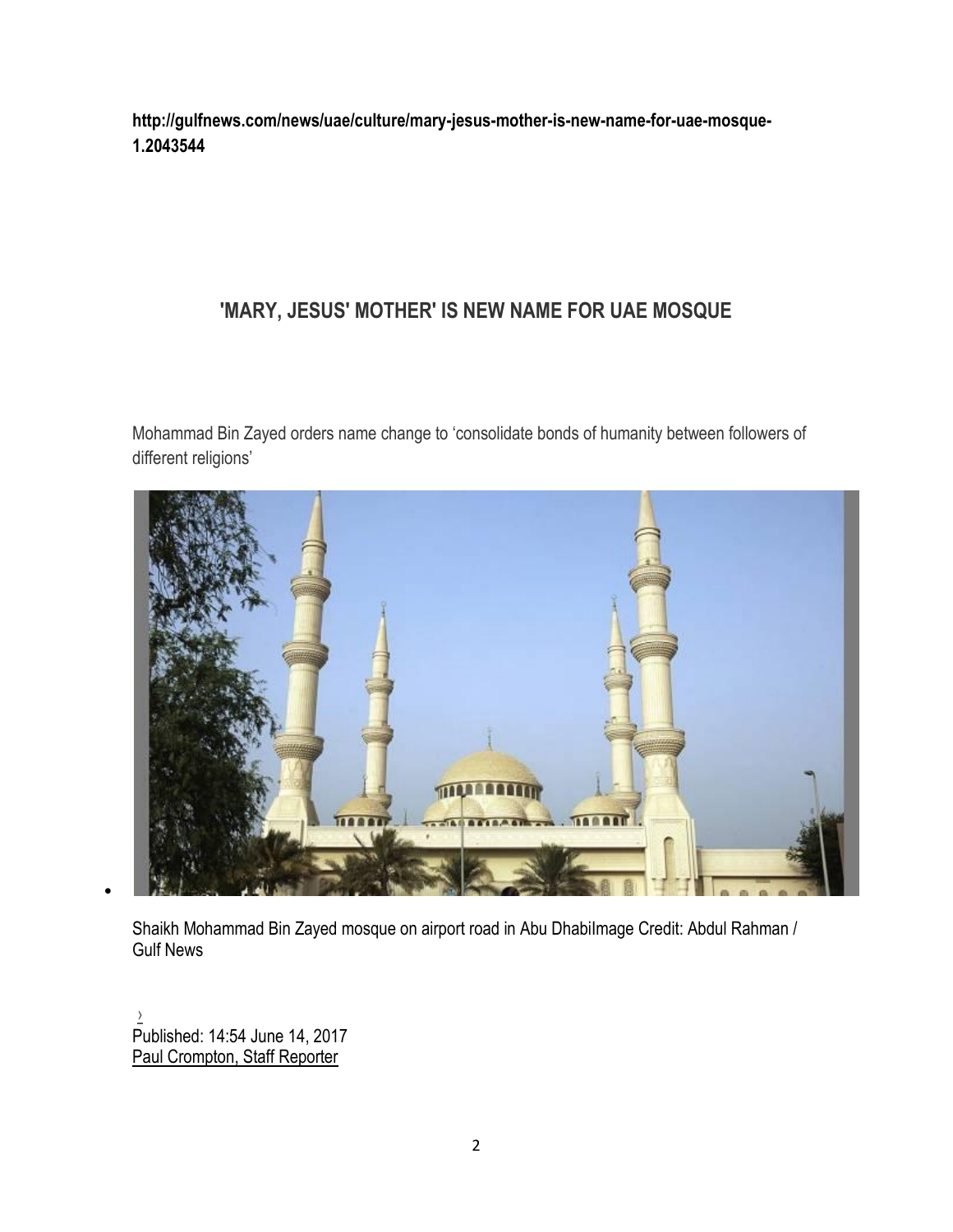Abu Dhabi: The Shaikh Mohammad Bin Zayed Mosque in Al Mushrif, a district in the capital Abu Dhabi, was on Wednesday renamed 'Mariam, Umm Eisa' — Arabic for 'Mary, the mother of Jesus'. The change was ordered by His Highness Shaikh Mohammad Bin Zayed Al Nahyan, Abu Dhabi Crown Prince and Deputy Supreme Commander of the UAE Armed Forces, to "consolidate bonds of humanity between followers of different religions".

Shaikha Lubna Al Qasimi, Minister of State for Tolerance, thanked Shaikh Mohammad Bin Zayed for his "wise directives in carrying out this initiative that set a shining example, and a beautiful image of the tolerance and coexistence enjoyed by the UAE", according to a statement carried by WAM.

Mohammad Mattar Al Kaabi, Chairman of the General Authority of Islamic Affairs and Endowments, also thanked Shaikh Mohammad for this initiative.

He added that since the days of Shaikh Zayed Bin Sultan Al Nahyan, the UAE has always been keen on tolerance and peaceful coexistence "that is based on justice and brotherliness among all those living in the UAE".



Catholic Bishop Paul Hinder.Image Credit: Supplied

Al Kaabi added that this was the same approach followed by President His Highness Shaikh Khalifa Bin Zayed Al Nahyan and Shaikh Mohammad, as people from more than 200 nations are living in comfort and security in the UAE.

## **Special figure**

Just steps away from the newly-renamed mosque is St Andrew's Church, an Anglican parish. Its senior chaplain, Reverend Canon Andrew Thompson, said that he was "delighted" with the news.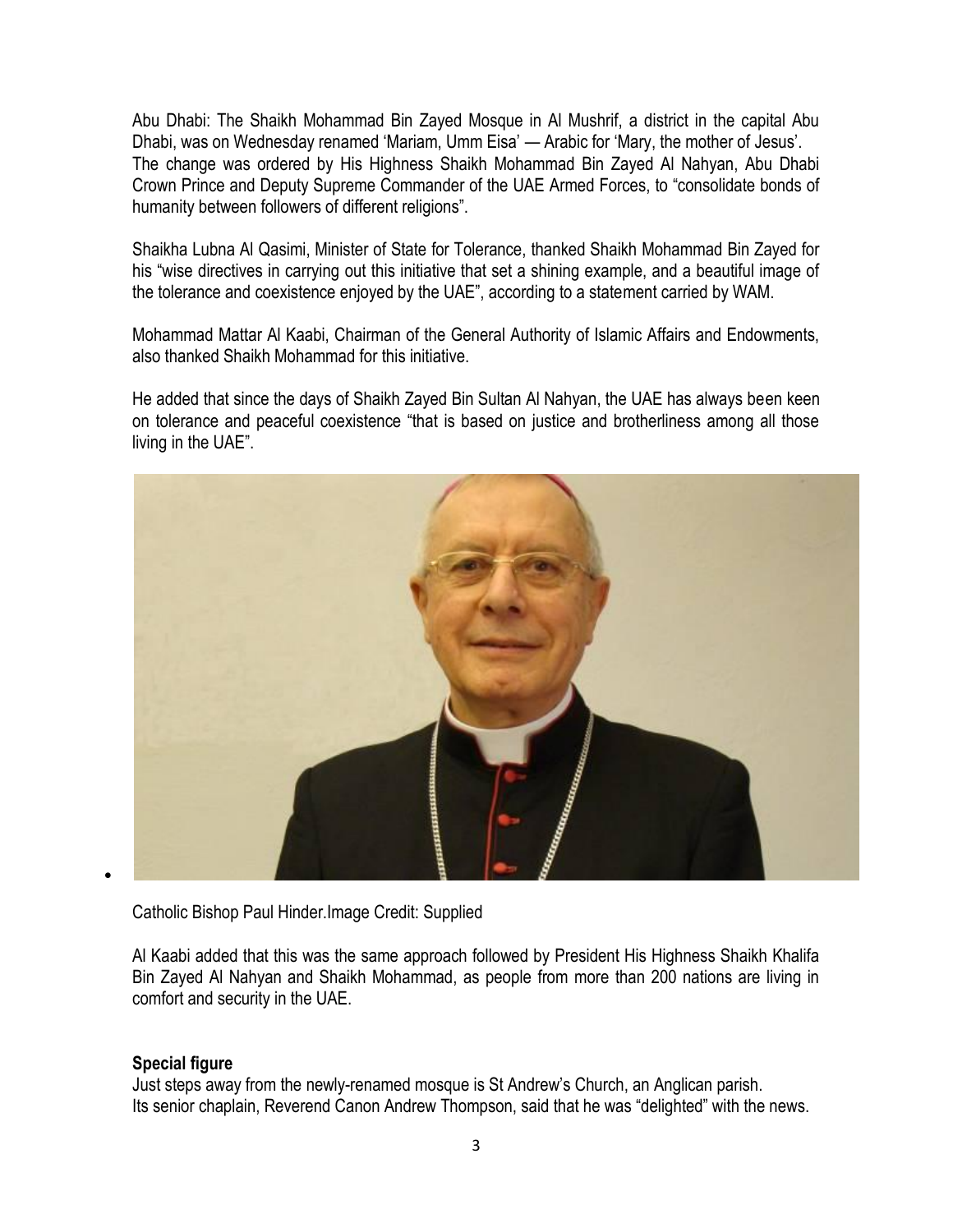"We are delighted that we are celebrating something that we have in common between both our faiths," he told *Gulf News*.

"Mary, as the mother of Jesus, is of course a holy, special figure in our communities. She is a woman who symbolises obedience to God. We look forward to growing in deeper understanding with our neighbours, and we celebrate with them the new name of the mosque."

#### **Generous gesture**

The senior pastor of the Evangelical Community Church in Abu Dhabi also hailed the news. "His Highness Shaikh Mohammad has made another generous gesture of religious tolerance in renaming the mosque," said Jeramie Rinne.

"The UAE continues to set the pace in this region for peaceful coexistence and cooperation. We are very encouraged and feel blessed to be a part of this nation."

Amid sectarian conflicts and regional chaos, the UAE has been seeking to boost its national values of tolerance of other faiths.

The Catholic Bishop Paul Hinder, head of the Apostolic Vicariate of Southern Arabia, whose office is only a few meters from the former Shaikh Mohammad Bin Zayed mosque is delighted about the new name Mariam, Umm Eisa (Mary, Jesus' Mother) Mosque.

"As Joseph, her spouse, is the patron of the neighbuoring cathedral, we have now a corner of the Holy Family," the bishop said. He Swiss bishop hails the wise decision of Shaikh Mohammad Bin Zayed as a sign of tolerance towards all those who venerate Mary, the mother of Jesus, in a particular way.

"She is in a prominent way present in the Bible as well as in the Quran, and constitutes an important bond between Christians and Muslims," said Bishop Hinder, who is based in Abu Dhabi.

"She is 'full of grace', a sign of God's special election of womanhood and His love for all humanity," he added. "The bishop is convinced that such a strong sign given by His Highness the Crown Prince will contribute to peace and mutual understanding not only in our country, but in the whole region." **Ministry of Tolerance**

In February last year, the government created the Ministry of Tolerance, appointing Shaikha Lubna as its head.

In June, the UAE Cabinet approved a new National Tolerance Programme based on seven key pillars — Islam, Constitution, Zayed's legacy and ethics of the UAE, international conventions, archaeology and history, humanity and common values.

This week, a church in Al Ain opened its doors for Maghrib prayers.

The event saw church workers lay down carpets on the wooden floor so that more than 200 Asian Muslim workers could perform prayers.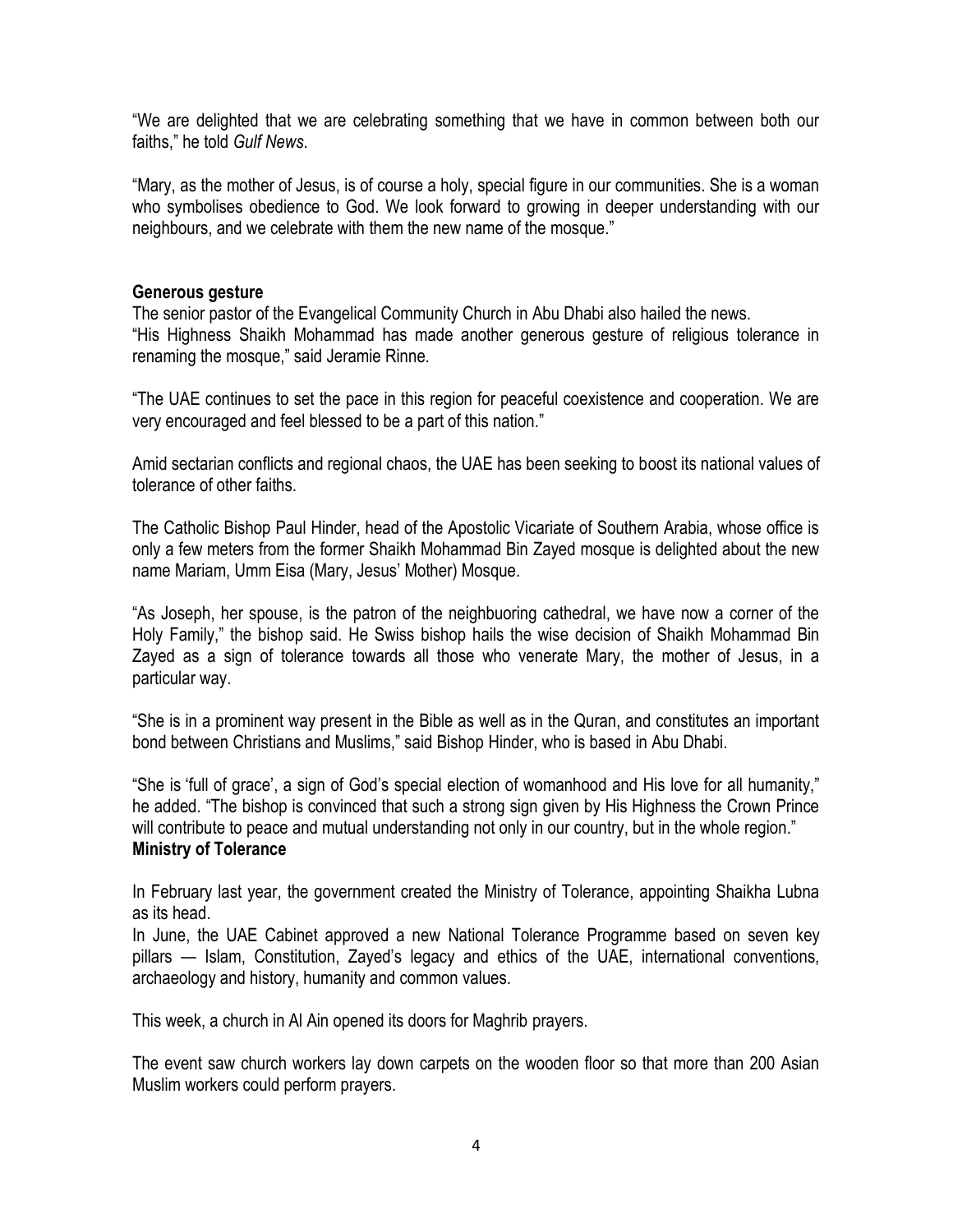After hearing the news, several senior Emirati officials in Al Ain called up the church to express their appreciation.

"It was the first time, at least in the UAE, that a church opened its doors for Muslim prayers," said Bobin Skariya, a worker at the St George Jacobite Syrian Orthodox Simhasana Cathedral.

— With inputs from WAM

**https://es.aleteia.org/2017/06/19/musulmanes-renombran-unaa-mezquita-en-honor-a-mariamadre-de-**

**jesus/?utm\_campaign=NL\_es&utm\_source=daily\_newsletter&utm\_medium=mail&utm\_conten t=NL\_es**

## **MUSULMANES RENOMBRAN UNA MEZQUITA EN HONOR A MARÍA, MADRE DE JESÚS**

*[Greg Kandra](https://es.aleteia.org/author/greg-kandra/) | Jun 19, 2017*



Wikipedia *Una bellísima mezquita en Abu Dabi*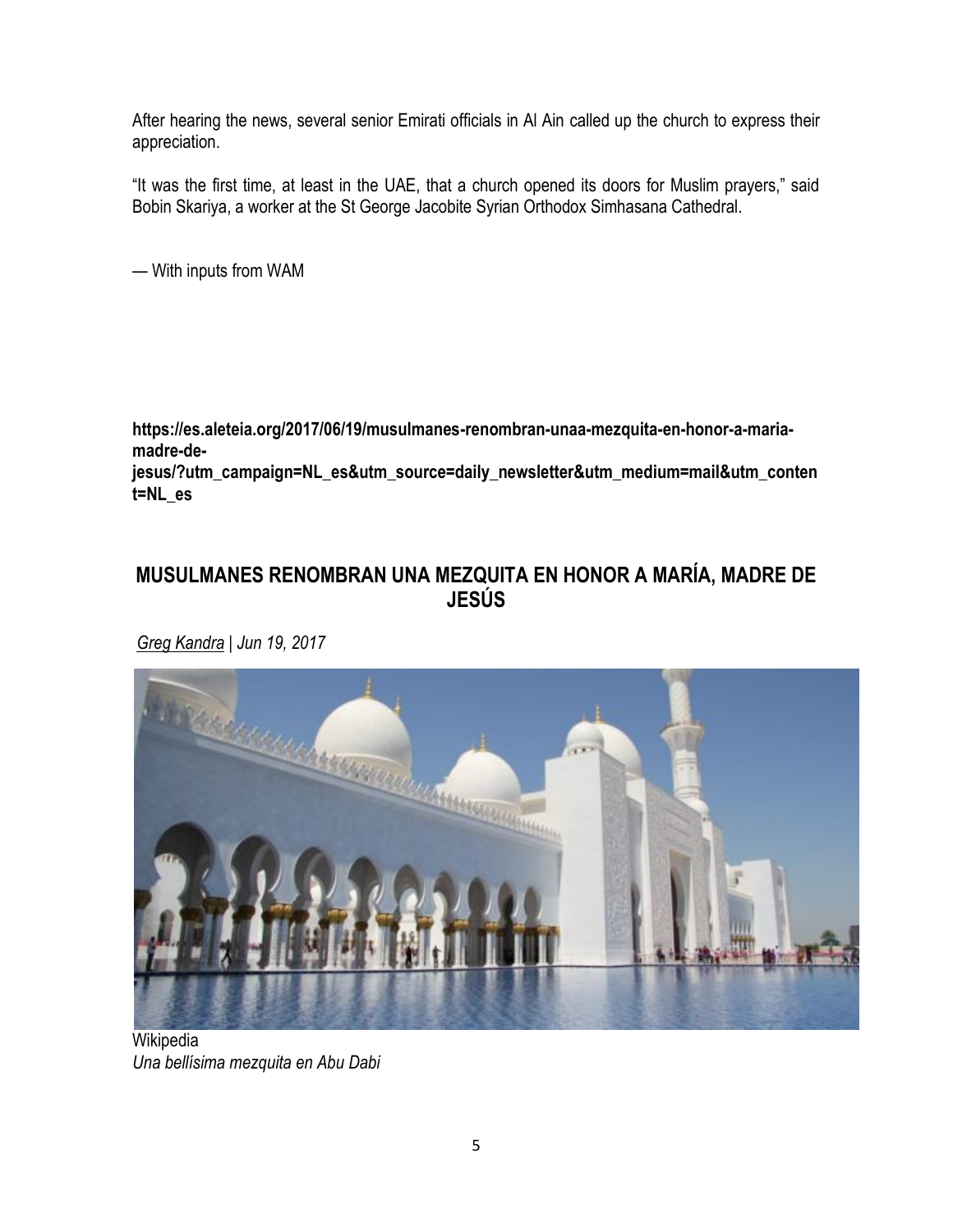#### **[Detalles:](http://www.catholicherald.co.uk/leading-articles/2017/06/16/united-arab-emirates-renames-mosque-mary-mother-of-jesus/)**

Una mezquita en Abu Dabi, la capital de Emiratos Árabes Unidos (EAU), ha sido renombrada como 'María, Madre de Jesús'*.*

El jeque Mohammad bin Zayed Al-Nahyan, príncipe heredero de Abu Dabi y subcomandante supremo de las Fuerzas Armadas de EAU, ordenó que la mezquita cambiara de nombre para "consolidar los vínculos de la humanidad entre los seguidores de diferentes religiones".

Algo de contexto, por parte de mi colega en **[CNEWA](http://www.cnewa.org/blog.aspx?ID=0&pagetypeID=31&sitecode=HQ&pageno=1)**, el reverendo Elias D. Mallon:

Nuestra Señora desempeña un importante papel en el islam. Ella es la madre virgen de Jesús, aunque sin ninguna connotación de Encarnación como la entienden los cristianos. Ella es quien escucha y cree la palabra de Dios. Y en el Corán, ella es el foco del capítulo 19.

Cuando los miembros de la antigua comunidad musulmana huyeron a Abisinia (antigua Etiopía) para escapar de la persecución, el rey les exigió que explicaran su nueva fe. Cuando escuchó la devoción que sentían por María, de inmediato les aceptó como refugiados protegidos.

Las mujeres desempeñan un papel importante en el islam. La primera es Fátima, hija del profeta Mahoma y esposa de Ali bin Abi Talib. La segunda es María, Madre de Jesús. También conocida entre los musulmanes como Fátima al-Zahra, "la que brilla", la hija del profeta es ampliamente venerada en el islam sunní y especialmente en el chií. Aunque es común entre los chiíes tener mezquitas con el nombre de Fátima, hasta donde yo sé esta mezquita en Abu Dabi es la primera en ser nombrada en honor a la Virgen María.

## **[Más para leer.](http://www.cnewa.org/blog.aspx?ID=0&pagetypeID=31&sitecode=HQ&pageno=1)**

Otro **[artículo](http://gulfnews.com/news/uae/culture/mary-jesus-mother-is-new-name-for-uae-mosque-1.2043544)** cita al obispo local católico, Paul Hinder:

El obispo católico Paul Hinder, director del Vicariato apostólico de Arabia del Sur, cuya oficina está solo a pocos metros de la mezquita del antiguo jeque Mohammad Bin Zayed, está encantado con el nuevo nombre mezquita 'Mariam, Umm Eisa' (María, Madre de Jesús).

"Como José, su esposo, es el patrón de la catedral vecina, ahora tenemos un rincón de la Sagrada Familia", dijo el obispo. El obispo suizo saluda la sabia decisión del jeque Mohammad Bin Zayed como signo de tolerancia hacia todos quienes veneran a María, la madre de Jesús, de manera particular.

"Está presente de forma prominente tanto en la Biblia como en el Corán, y constituye un vínculo importante entre cristianos y musulmanes", dijo el obispo Hinder, emplazado en Abu Dabi.

"Ella es 'llena de gracia', un signo de la elección especial de Dios de la femineidad y de Su amor por toda la humanidad", añadió. "El obispo está convencido de que un signo así de fuerte por parte de Su Alteza el Príncipe Heredero contribuirá a la paz y al entendimiento mutuo no solo en nuestro país, sino en toda la región".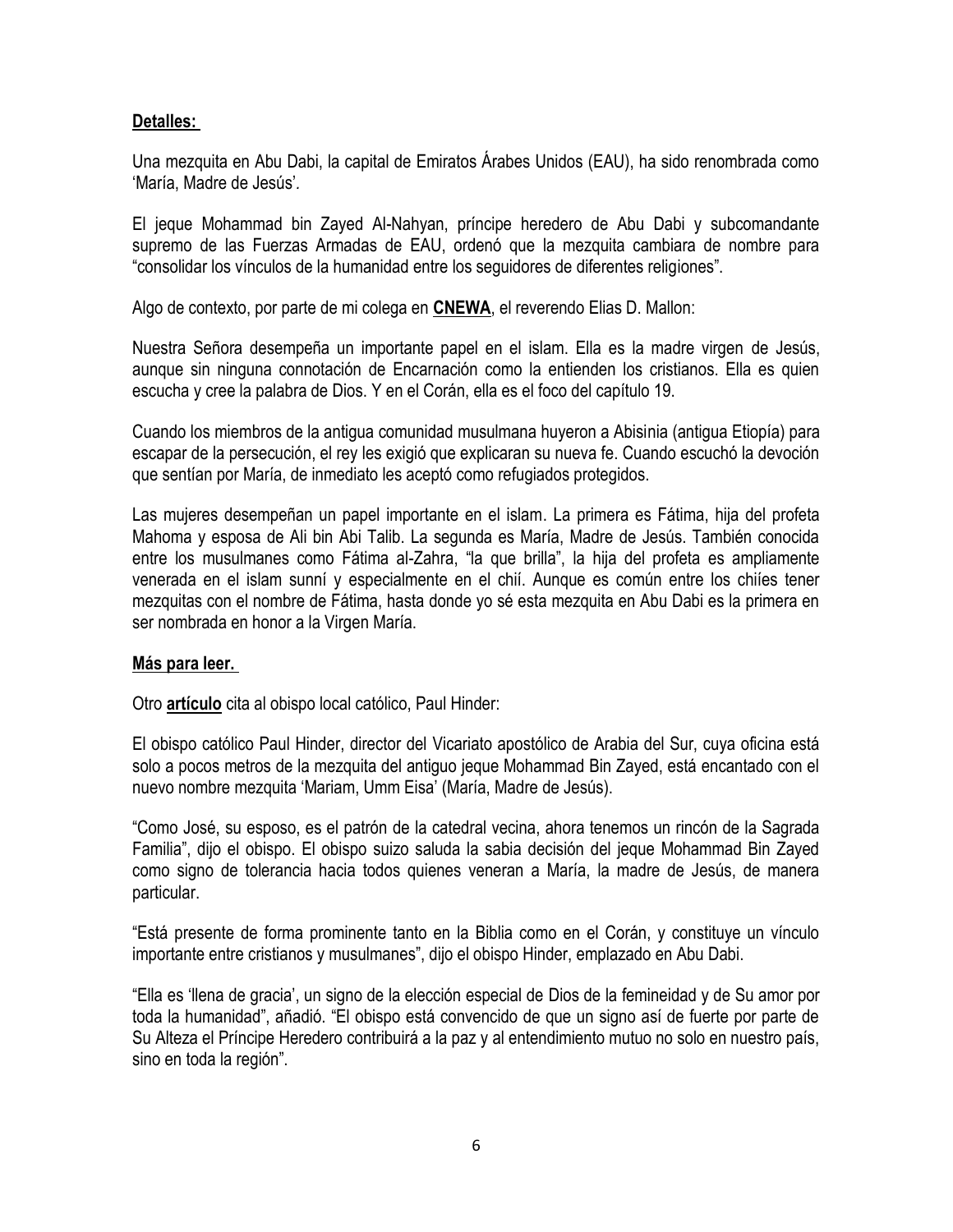#### **http://www.iglesiaehistoria.com/assets/2017-12-elcoran.pdf**

## **EL CORAN SURA 19 MARIAM (MARÍA) (MECANA, DE 98 ALEYAS) ¡EN EL NOMBRE DE DIOS, EL COMPASIVO, EL MISERICORDIOSO!**

1. khy's. 2. Recuerdo de la misericordia que tu Señor tuvo con Su siervo Zacarías. 3. Cuando invocó interiormente a su Señor. 4. Dijo: «¡Señor! Se me han debilitado los huesos, mis cabellos han encanecido. Cuando Te he invocado, Señor, nunca me has decepcionado. 5. Temo la conducta de mis parientes a mi muerte, pues mi mujer es estéril. Regálame, pues, de Ti un descendiente, 6. que me herede a mí y herede de la familia de Jacob, y jhaz, Señor, que él Te sea agradable!» 7. «¡Zacarías! Te anunciamos la buena nueva de un muchacho que se llamará Juan, sin homónimos en el pasado». 8. «¡Señor!» dijo «¿Cómo puedo tener un muchacho, siendo mi mujer estéril y yo un viejo decrépito?» 9. «Así será», dijo. «Tu Señor dice: 'Es cosa fácil para Mí. Ya te he creado antes cuando no eras nada'». 10. Dijo: «¡Señor! ¡Dame un signo!» Dijo: «Tu signo será que, estando sano, no podrás hablar a la gente durante tres días».

11. Entonces, salió del Templo hacia su gente y les significó que debían glorificar mañana y tarde. 12. «¡Juan! ¡Coge la Escritura con mano firme!» Y le otorgamos el juicio cuando aún era niño, 13. así como ternura de Nosotros y pureza. Y fue temeroso de Dios 14. y piadoso con sus padres; no fue violento, desobediente.15. ¡Paz sobre él el día que nació, el día que muera y el día que sea resucitado a la vida! 16. Y recuerda a María en la Escritura, cuando dejó a su familia para retirarse a un lugar de Oriente. 17. Y tendió un velo para ocultarse de ellos. Le enviamos Nuestro Espíritu y éste se le presentó como un mortal acabado. 18. Dijo ella: «Me refugio de ti en el Compasivo. Si es que temes a Dios...» 19. Dijo él: «Yo soy sólo el enviado de tu Señor para regalarte un muchacho puro». 20. Dijo ella: «¿Cómo puedo tener un muchacho si no me ha tocado mortal, ni soy una ramera?»

21. «Así será», dijo. «Tu Señor dice: 'Es cosa fácil para Mí. Para hacer de él signo para la gente y muestra de Nuestra misericordia'. Es cosa decidida». 22. Quedó embarazada con él y se retiró con él a un lugar alejado. 23. Entonces los dolores de parto la empujaron hacia el tronco de la palmera. Dijo: «¡Ojalá hubiera muerto antes y se me hubiera olvidado del todo...!» 24. Entonces, de sus pies, le llamó: «¡No estés triste! Tu Señor ha puesto a tus pies un arroyuelo. 25. ¡Sacude hacia ti el tronco de la palmera y ésta hará caer sobre ti dátiles frescos, maduros! 26. ¡Come, pues, bebe y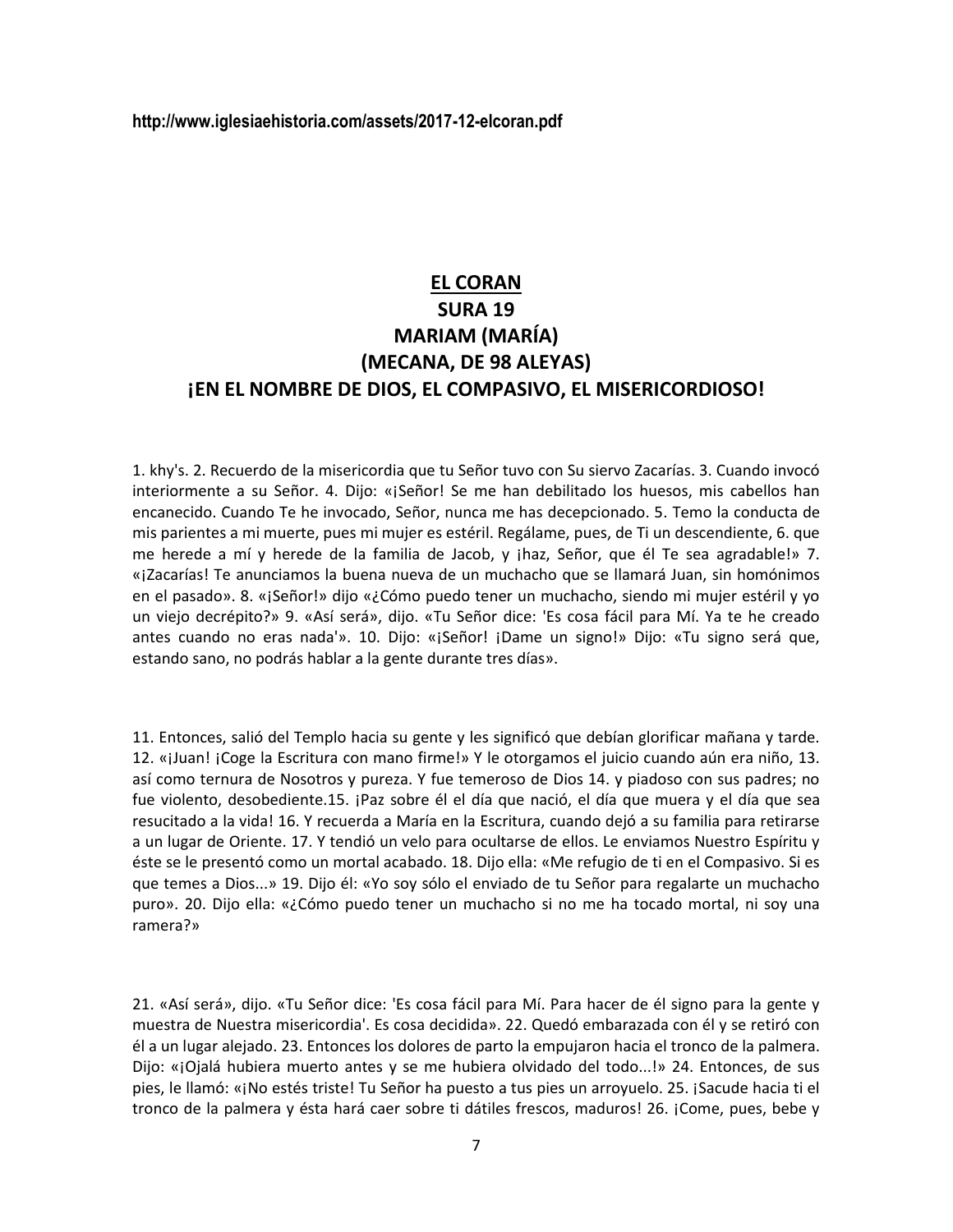alégrate! Y, si ves a algún mortal, di: 'He hecho voto de silencio al Compasivo. No voy a hablar, pues, hoy con nadie'» 27. Y vino con él a los suyos, llevándolo. Dijeron: «¡María! ¡Has hecho algo inaudito! 28. ¡Hermana de Aarón! Tu padre no era un hombre malo, ni tu madre una ramera». 29. Entonces ella se lo indicó. Dijeron: «¿Cómo vamos a hablar a uno que aún está en la cuna, a un niño?» 30. Dijo él: «Soy el siervo de Dios. Él me ha dado la Escritura y ha hecho de mí un profeta.

31. Me ha bendecido dondequiera que me encuentre y me ha ordenado la azalá y el azaque mientras viva,32. y que sea piadoso con mi madre. No me ha hecho violento, desgraciado. 33. La paz sobre mí el día que nací, el día que muera y el día que sea resucitado a la vida». 34. Tal es Jesús, hijo de María, para decir la Verdad, de la que ellos dudan. 35. Es impropio de Dios adoptar un hijo. ¡Gloria a Él! Cuando decide algo, le dice tan sólo: «¡Sé!» y es. 36. Y: «Dios es mi Señor y Señor vuestro. ¡Servidle, pues! Esto es una vía recta». 37. Pero los grupos discreparon unos de otros. ¡Ay de los que no hayan creído, porque presenciarán un día terrible! 38. ¡Qué bien oirán y verán el día que vengan a Nosotros! Pero los impíos están hoy, evidentemente, extraviados. 39. ¡Prevenles contra el día de la Lamentación, cuando se decida la cosa! Y ellos, entre tanto, están despreocupados y no creen. 40. Nosotros heredaremos la tierra y a sus habitantes. Y a Nosotros serán devueltos.

41. Y recuerda en la Escritura a Abraham. Fue veraz, profeta. 42. Cuando dijo a su padre: «¡Padre! ¿Por qué sirves lo que no oye, ni ve, ni te sirve de nada? 43. ¡Padre! He recibido una ciencia que tú no has recibido. ¡Sígueme, pues, y yo te dirigiré por una vía llana! 44. ¡Padre! ¡No sirvas al Demonio! El Demonio se rebeló contra el Compasivo. 45. ¡Padre! Temo que te alcance un castigo del Compasivo y que te hagas, así, amigo del Demonio». 46. Dijo: «Abraham! ¿Sientes aversión a mis dioses? Si no paras, he de lapidarte. ¡Aléjate de mí por algún tiempo!» 47. Dijo: «¡Paz sobre ti! Pediré por tu perdón a mi Señor. Ha sido benévolo conmigo. 48. Me aparto de vosotros y de lo que invocáis en lugar de invocar a Dios, e invoco a mi Señor. Quizá tenga suerte invocando a mi Señor». 49. Cuando se apartó de ellos y de lo que servían en lugar de servir a Dios, le regalamos a Isaac y a Jacob e hicimos de cada uno de éstos un profeta.50. Les regalamos de Nuestra misericordia y les dimos una reputación buenísima.

51. Y recuerda en la Escritura a Moisés. Fue escogido. Fue enviado, profeta. 52. Le llamamos desde la ladera derecha del monte e hicimos que se acercara en plan confidencial. 53. Por una misericordia Nuestra, le regalamos como profeta a su hermano Aarón. 54. Y recuerda en la Escritura a Ismael. Fue cumplidor de su promesa. Fue enviado, profeta. 55. Prescribía a su gente la azalá y el azaque, y fue bien visto de su Señor. 56. Y recuerda en la Escritura a Idris. Fue veraz, profeta. 57. Le elevamos a un lugar eminente. 58. Éstos son los que Dios ha agraciado entre los profetas descendientes de Adán, entre los que llevamos con Noé, entre los descendientes de Abraham y de Israel, entre los que dirigimos y elegimos. Cuando se les recitan las aleyas del Compasivo, caen prosternados llorando. 59. Sus sucesores descuidaron la azalá, siguieron lo apetecible y terminarán descarriándose, 60. salvo quienes se arrepientan, crean y obren bien. Ésos entrarán en el Jardín y no serán tratados injustamente en nada,